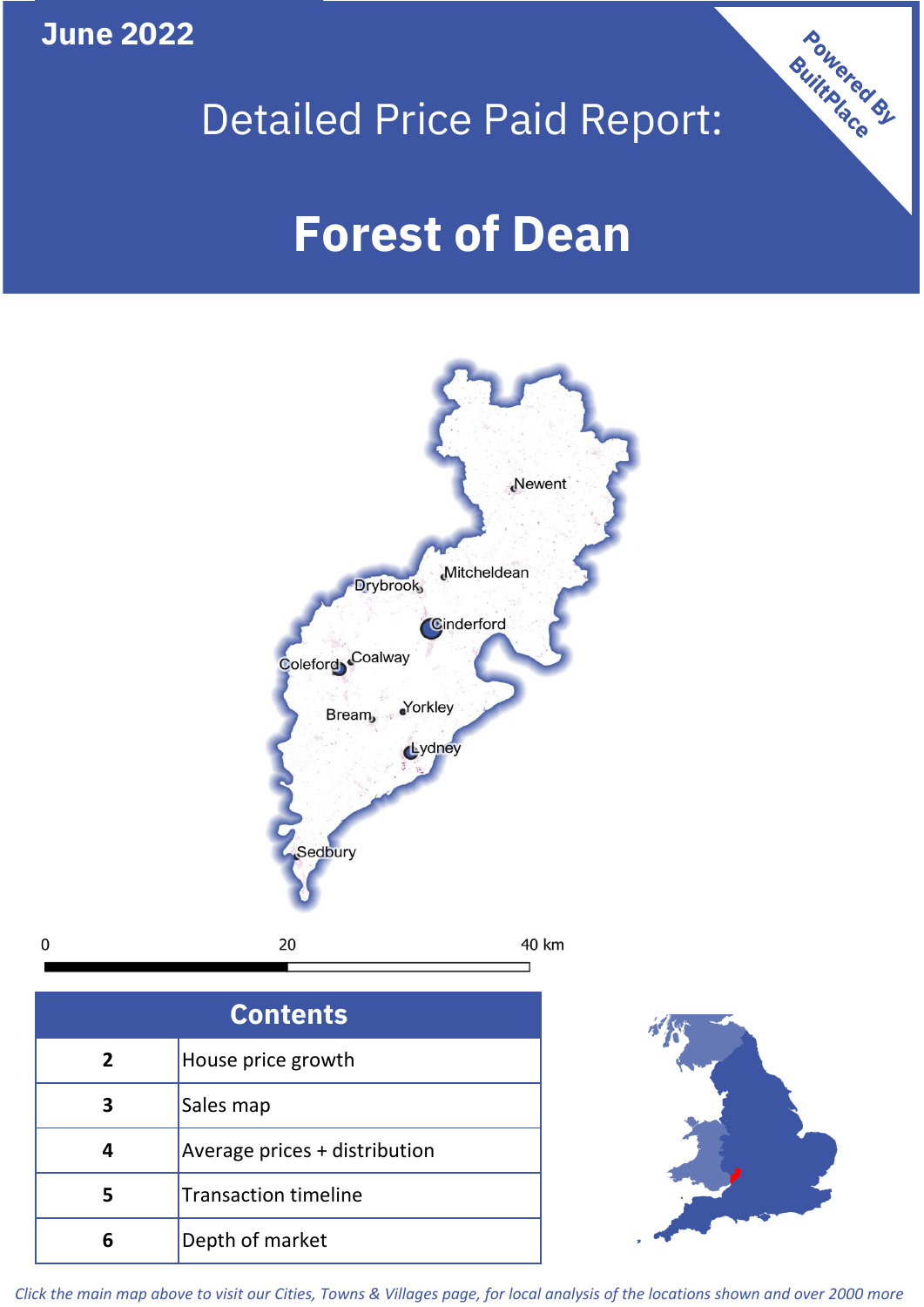### **Headline Data**

|                     | <b>Current level</b> | 3 month | <b>Annual</b> | 5 year  | 10 year |
|---------------------|----------------------|---------|---------------|---------|---------|
| <b>House prices</b> | £305,785             | 5.3%    | 11.4%         | 43.6%   | 69.2%   |
| <b>Transactions</b> | 1,460                | $-8.4%$ | 28.7%         | $0.1\%$ | 64.6%   |

# **House Price Growth (April 2022 data)**

#### *Annual Change in House Prices*



House prices in Forest of Dean grew by 11.4% in the 12 months to April 2022 (based on 3-month smoothed data). By comparison national house prices grew by 10.7% and prices in the South West grew by 12.3% over the same period.

Forest of Dean house prices are now 51.3% above their previous peak in 2007, compared to +49.0% for the South West and +52.9% across England.



#### *Year-To-Date Change in House Prices, December to April*

Local prices have grown by 8.1% in 2022 so far, compared to growth of 6.6% over the same period last year.

#### *Source: OS OpenData; UK House Price Index (Contains HM Land Registry data © Crown copyright)*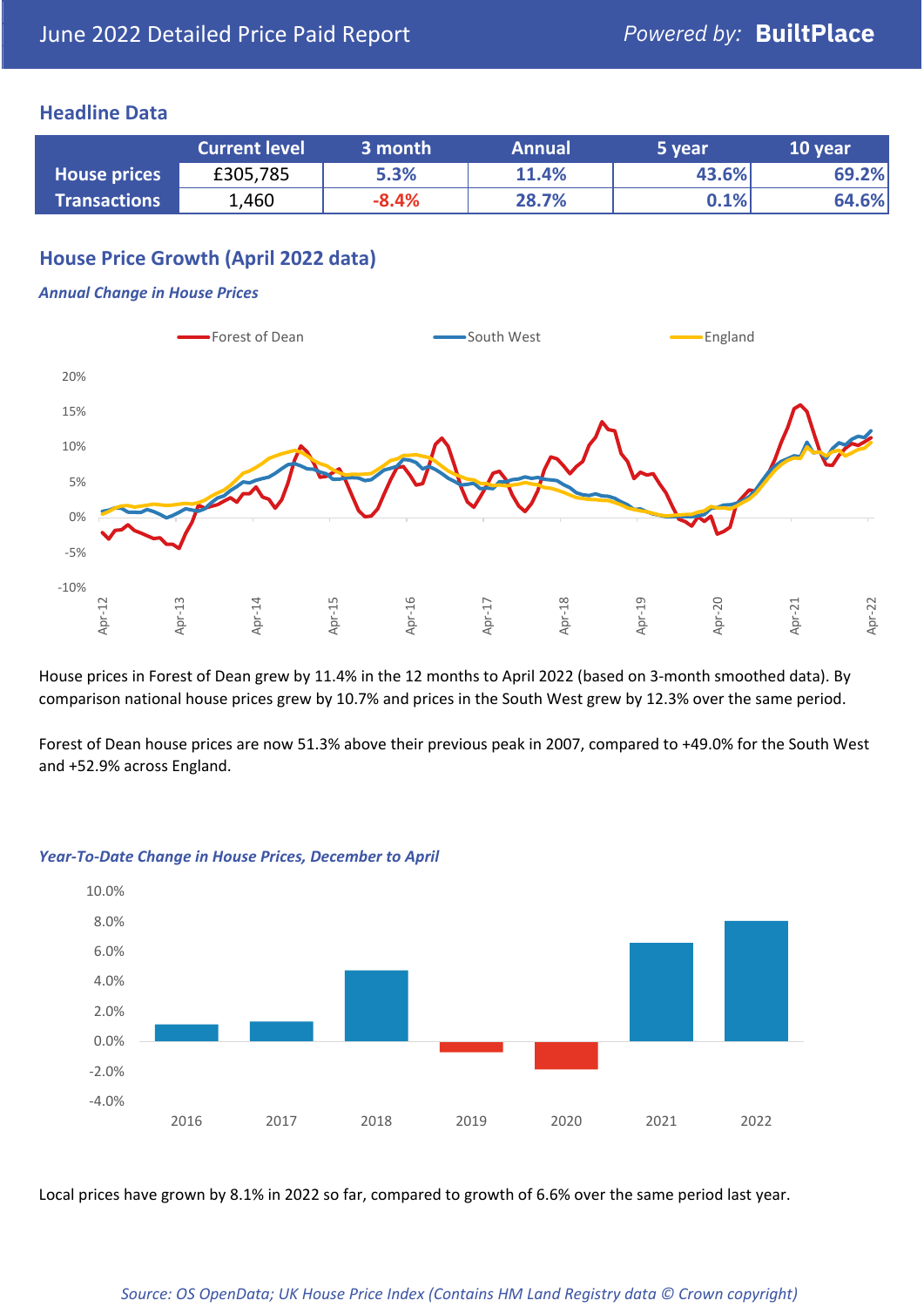# **House Price Map**

*12 months to April 2022*



*Each point is one postcode, coloured by the average value relative to all sales in this local authority (price bands are LA-specific quintiles).*

# **Map Key**

| Min      | <b>Max</b> |                            |
|----------|------------|----------------------------|
| Up to    | £185,000   | 1st quintile / lowest 20%  |
| £185,000 | £235,000   | 2nd quintile               |
| £235,000 | £289,000   | 3rd quintile               |
| £289,000 | £390,000   | 4th quintile               |
| £390,000 | and over   | 5th quintile / highest 20% |

*Source: OS OpenData; UK House Price Index (Contains HM Land Registry data © Crown copyright)*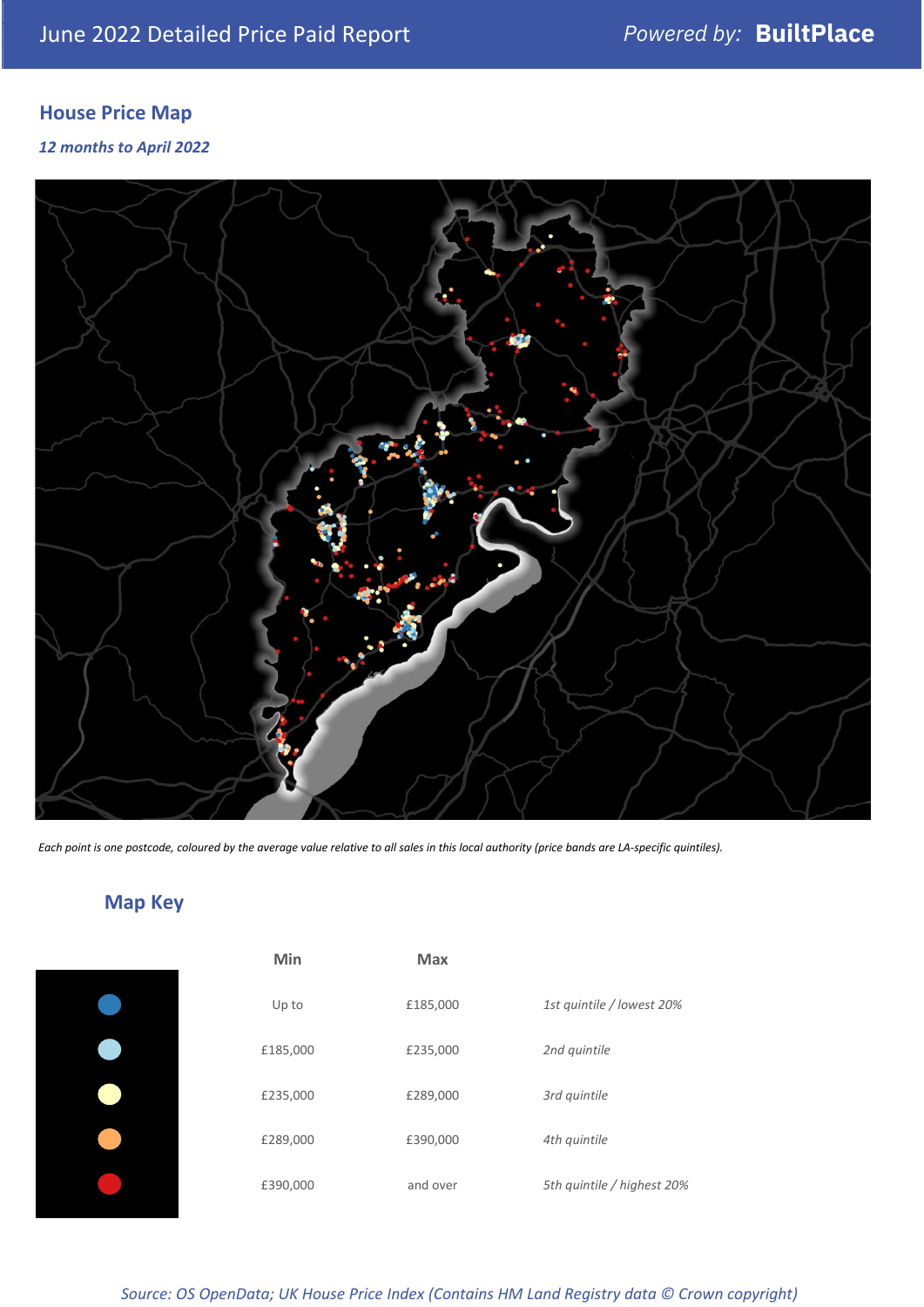# **Average House Price by Property Type**

### *12 months to April 2022*



|                 | <b>New</b>           | <b>Second hand</b> |  |
|-----------------|----------------------|--------------------|--|
| <b>Flat</b>     | No recorded<br>sales | £111,912           |  |
| <b>Terraced</b> | £218,163             | £203,952           |  |
| Semi-detached   | £243,424             | £239,865           |  |
| <b>Detached</b> | £320,657             | £401,875           |  |

## **House Price Distribution by Year**

*All properties, by price band and calendar year (2020 = year to date)*

|                    | 1997 | 2002 | 2007 | 2012 | 2017 | 2019 | 2020 |
|--------------------|------|------|------|------|------|------|------|
| <b>Under £100k</b> | 85%  | 48%  | 6%   | 9%   | 5%   | 2%   | 2%   |
| £100-200k          | 14%  | 40%  | 53%  | 58%  | 45%  | 24%  | 21%  |
| E200-300k          | 1%   | 9%   | 25%  | 22%  | 29%  | 37%  | 37%  |
| £300-400k          | 0%   | 2%   | 10%  | 8%   | 13%  | 18%  | 20%  |
| £400-500k          | 0%   | 1%   | 4%   | 3%   | 4%   | 10%  | 9%   |
| <b>£500k-1m</b>    | 0%   | 0%   | 2%   | 1%   | 3%   | 10%  | 11%  |
| £1-2m              | 0%   | 0%   | 0%   | 0%   | 0%   | 0%   | 1%   |
| <b>Over £2m</b>    | 0%   | 0%   | 0%   | 0%   | 0%   | 0%   | 0%   |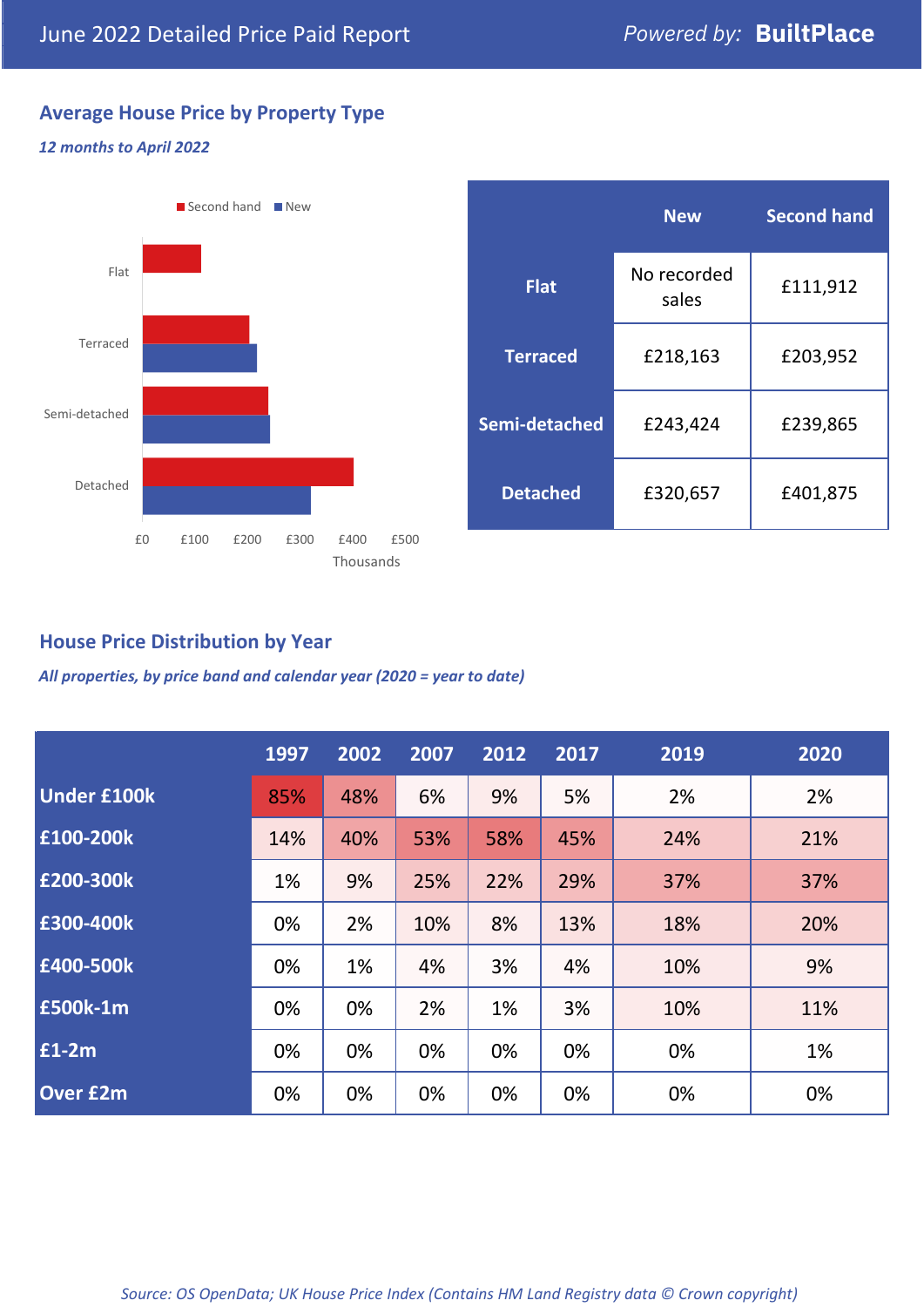# **Transactions (February 2022 data)**

*Annual Transactions, Indexed (2001-05 average = 100)*



There were 1,460 transactions in Forest of Dean during the 12 months to February 2022. This is 91% of the average from 2001-05 and suggests activity is below pre-downturn levels.

Transactions in Forest of Dean have grown by 4.4% since 2014, compared to changes of -8.3% for South West and -7.7% for England.



#### *Cash and New Build Sales as % of Total, by Year*

*Note: The data on this page EXCLUDES transactions identified as transfers under a power of sale/repossessions, buy-to-lets (where they can be identified by a mortgage), and transfers to non-private individuals - i.e. it comprises only Land Registry 'A' data.*